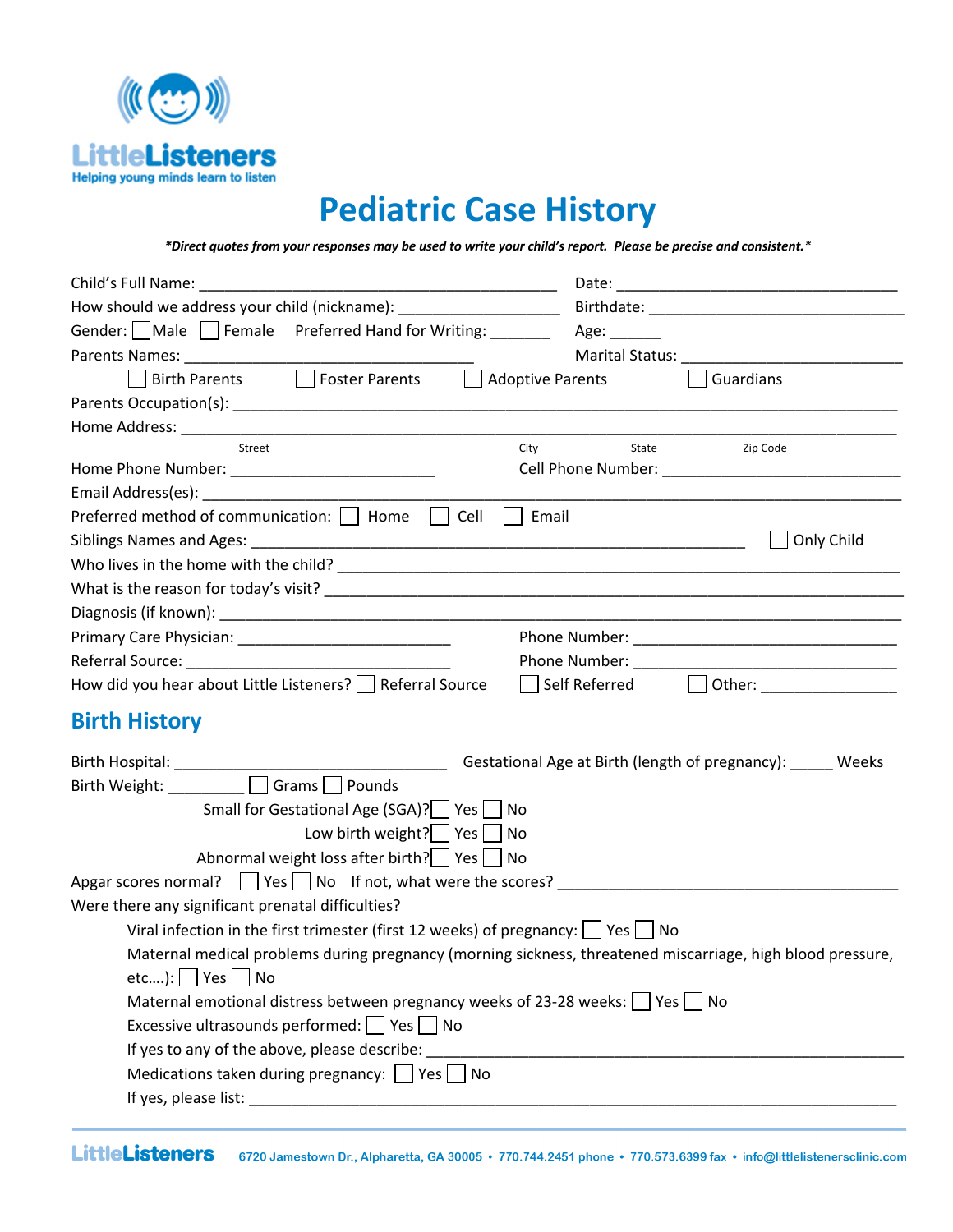Case History – page 2

Were there any significant delivery difficulties?

|                                       | Prolonged labor:<br>No If yes, how long?<br>Yes l                   |
|---------------------------------------|---------------------------------------------------------------------|
|                                       | Yes $\Box$ No If yes, please describe:<br>Fetal distress:           |
|                                       | Breech position:<br>Yes  <br>No                                     |
|                                       | Forceps or Suction Delivery:<br>Yes     No If yes, circle which one |
|                                       | Caesarian Section (C-Section) performed:     Yes     No             |
| NICU (Special Care) stay after birth? | If yes, how long?<br>Yes     No                                     |
| Ventilation required?                 | If yes, how long?<br>-No l<br>$Yes \mid \mid$                       |
| Any significant infections?           | If yes, please describe:<br>No l<br>Yes l                           |
| Medications given?                    | If yes, please list:<br>No l<br>$Yes \mid$                          |
| Treatment for Jaundice?               | If yes, please describe:<br>No<br>Yes l                             |
| Any scars or physical abnormalities?  | If yes, please describe:<br>No<br>Yes l                             |
| Any congenital defects?               | If yes, please describe:<br>No.<br>Yes l                            |
| Any other significant birth history?  |                                                                     |

#### **Medical History**

Has your child had any of the following medical problems? Please check appropriate column:

|                                | No | Past | Present |                                  | No | Past | Present |
|--------------------------------|----|------|---------|----------------------------------|----|------|---------|
| Allergies                      |    |      |         | <b>High Fevers</b>               |    |      |         |
| Asthma                         |    |      |         | Hospitalization                  |    |      |         |
| Bed wetting past age 5 yrs     |    |      |         | <b>Kidney Problems</b>           |    |      |         |
| Cancer                         |    |      |         | Mastoiditis                      |    |      |         |
| Cerebral Palsy                 |    |      |         | <b>Measles</b>                   |    |      |         |
| Chicken Pox                    |    |      |         | Meningitis                       |    |      |         |
| Cleft Lip or Palate            |    |      |         | <b>Motion Sickness</b>           |    |      |         |
| Concussion                     |    |      |         | Mumps                            |    |      |         |
| Cytomegalovirus (CMV)          |    |      |         | Neurofibromatosis                |    |      |         |
| Developmental Delay            |    |      |         | Noise Exposure                   |    |      |         |
| <b>Diabetes</b>                |    |      |         | Pneumonia                        |    |      |         |
| <b>Dizziness</b>               |    |      |         | <b>RespSyncitial Virus (RSV)</b> |    |      |         |
| Ear Infections                 |    |      |         | Rubella                          |    |      |         |
| Ear Surgery                    |    |      |         | <b>Seizures</b>                  |    |      |         |
| Ear Tubes                      |    |      |         | Sinusitis (Chronic)              |    |      |         |
| <b>Frequent Colds</b>          |    |      |         | <b>Tinnitus</b>                  |    |      |         |
| <b>Gastrointestinal Issues</b> |    |      |         | Torticollis                      |    |      |         |
| <b>Head Trauma</b>             |    |      |         | Tuberculosis (TB)                |    |      |         |
| Headaches (Severe)             |    |      |         | <b>Vision Problems</b>           |    |      |         |
| Hepatitis                      |    |      |         | Other:                           |    |      |         |

If you answered Past or Present to any of the above, please describe and list approximate dates:

\_\_\_\_\_\_\_\_\_\_\_\_\_\_\_\_\_\_\_\_\_\_\_\_\_\_\_\_\_\_\_\_\_\_\_\_\_\_\_\_\_\_\_\_\_\_\_\_\_\_\_\_\_\_\_\_\_\_\_\_\_\_\_\_\_\_\_\_\_\_\_\_\_\_\_\_\_\_\_\_\_\_\_\_\_\_\_\_\_\_\_\_\_\_\_\_\_ \_\_\_\_\_\_\_\_\_\_\_\_\_\_\_\_\_\_\_\_\_\_\_\_\_\_\_\_\_\_\_\_\_\_\_\_\_\_\_\_\_\_\_\_\_\_\_\_\_\_\_\_\_\_\_\_\_\_\_\_\_\_\_\_\_\_\_\_\_\_\_\_\_\_\_\_\_\_\_\_\_\_\_\_\_\_\_\_\_\_\_\_\_\_\_\_\_ \_\_\_\_\_\_\_\_\_\_\_\_\_\_\_\_\_\_\_\_\_\_\_\_\_\_\_\_\_\_\_\_\_\_\_\_\_\_\_\_\_\_\_\_\_\_\_\_\_\_\_\_\_\_\_\_\_\_\_\_\_\_\_\_\_\_\_\_\_\_\_\_\_\_\_\_\_\_\_\_\_\_\_\_\_\_\_\_\_\_\_\_\_\_\_\_\_ \_\_\_\_\_\_\_\_\_\_\_\_\_\_\_\_\_\_\_\_\_\_\_\_\_\_\_\_\_\_\_\_\_\_\_\_\_\_\_\_\_\_\_\_\_\_\_\_\_\_\_\_\_\_\_\_\_\_\_\_\_\_\_\_\_\_\_\_\_\_\_\_\_\_\_\_\_\_\_\_\_\_\_\_\_\_\_\_\_\_\_\_\_\_\_\_\_ \_\_\_\_\_\_\_\_\_\_\_\_\_\_\_\_\_\_\_\_\_\_\_\_\_\_\_\_\_\_\_\_\_\_\_\_\_\_\_\_\_\_\_\_\_\_\_\_\_\_\_\_\_\_\_\_\_\_\_\_\_\_\_\_\_\_\_\_\_\_\_\_\_\_\_\_\_\_\_\_\_\_\_\_\_\_\_\_\_\_\_\_\_\_\_\_\_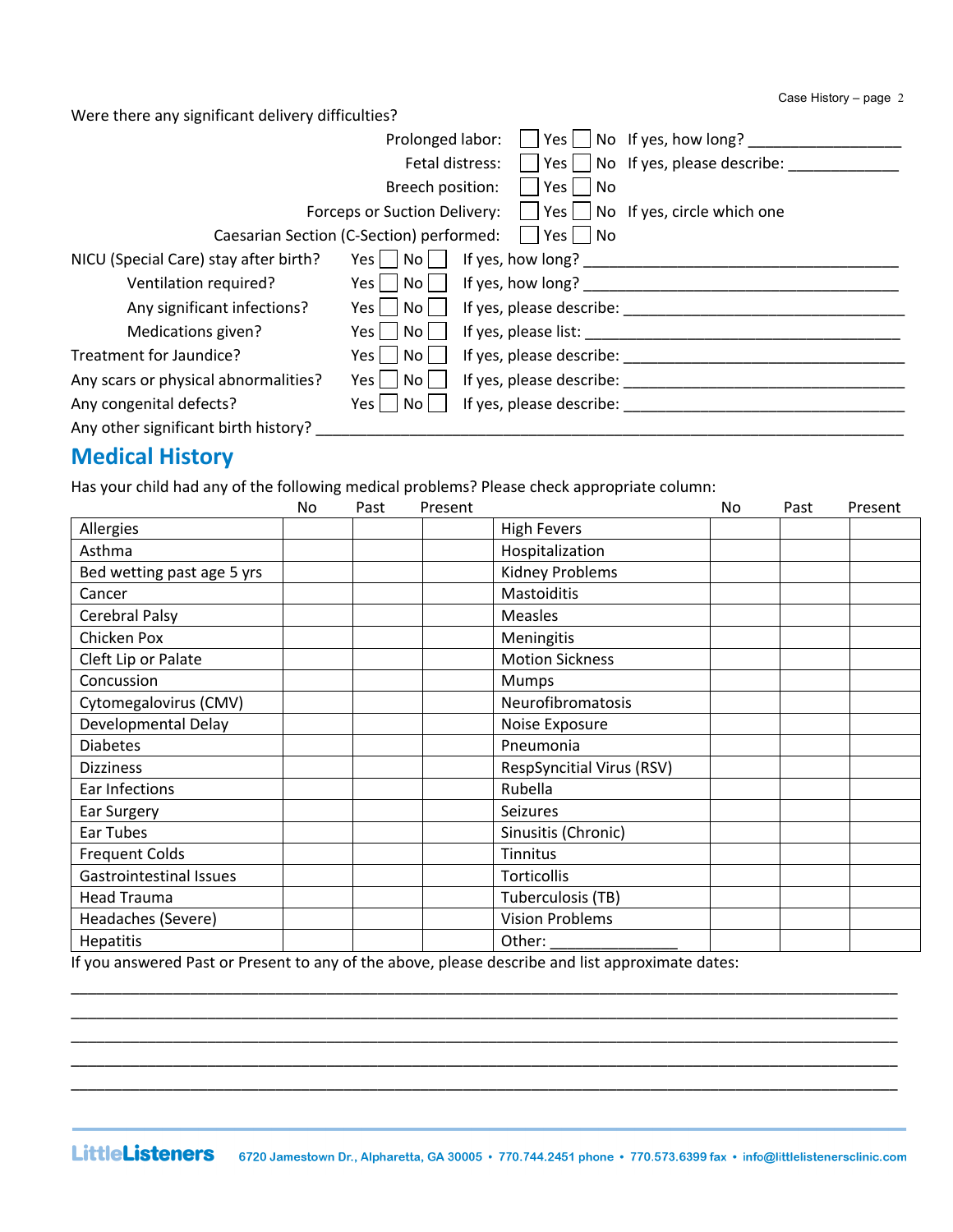Has your child been diagnosed with any of the following developmental or learning disorders?

|                              | No | Yes |                              | No | Yes |                                   | No | Yes |
|------------------------------|----|-----|------------------------------|----|-----|-----------------------------------|----|-----|
| Anxiety                      |    |     | Dyscalculia                  |    |     | Low Cognition                     |    |     |
| <b>Articulation Disorder</b> |    |     | Dyslexia                     |    |     | Learning Disability               |    |     |
| <b>Attention Deficits</b>    |    |     | Dysgraphia                   |    |     | Obsessive/Compulsive              |    |     |
| Autism                       |    |     | <b>Executive Dysfunction</b> |    |     | <b>Reading Disability</b>         |    |     |
| <b>Behavior Disorder</b>     |    |     | <b>Fine Motor Deficits</b>   |    |     | Sensory Integration               |    |     |
| <b>Bipolar Disorder</b>      |    |     | <b>Gross Motor Deficits</b>  |    |     | <b>Visual Processing Disorder</b> |    |     |
| Depression                   |    |     | Language Disorder            |    |     | Other:                            |    |     |

| If yes, please explain:                                                            |        |
|------------------------------------------------------------------------------------|--------|
| Known Allergies or Dietary Restrictions:                                           | None   |
| Surgical History: The Contract of the Surgical History:                            | l None |
| Has your child had any scans, x-rays, MRI's or special tests? $\Box$ Yes $\Box$ No |        |
| If yes, please list and provide results:                                           |        |
| Current Medications and Dosages (Supplements, OTC and Prescription):               |        |

Other Medical Concerns: \_\_\_\_\_\_\_\_\_\_\_\_\_\_\_\_\_\_\_\_\_\_\_\_\_\_\_\_\_\_\_\_\_\_\_\_\_\_\_\_\_\_\_\_\_\_\_\_\_\_\_\_\_\_\_\_\_\_\_\_\_\_\_\_\_ None

\_\_\_\_\_\_\_\_\_\_\_\_\_\_\_\_\_\_\_\_\_\_\_\_\_\_\_\_\_\_\_\_\_\_\_\_\_\_\_\_\_\_\_\_\_\_\_\_\_\_\_\_\_\_\_\_\_\_\_\_\_\_\_\_\_\_\_\_\_\_\_\_\_\_\_\_\_\_\_\_\_\_\_\_\_\_\_\_\_\_\_\_\_\_\_\_\_

#### **Hearing History**

Was your child's hearing screened at birth? Yes No If yes, what were the results: \_\_\_\_\_\_\_\_\_\_\_\_\_\_ Do you have concerns about your child's hearing? Yes No If yes, please explain: \_\_\_\_\_\_\_\_\_\_\_\_\_\_\_\_\_\_\_\_ Does your child have a diagnosed hearing loss?  $\Box$  Yes  $\Box$  No If yes: What type of hearing loss? Which ear(s)?

Wears amplification or an implant?

Preferential seating in the classroom?

Does your child have sound sensitivity?

| $\Box$ Yes $\Box$ No If yes, type?                                 |
|--------------------------------------------------------------------|
| $\Box$ Yes $\Box$ No                                               |
| $\Box$ Yes $\Box$ No If yes, what type of reaction do they have to |
| the offensive sound (fear, anger, pain, etc)?                      |

#### **Family History**

Do any immediate family members have the following conditions:

| Condition                             | No | Yes |                                     | No | Yes |
|---------------------------------------|----|-----|-------------------------------------|----|-----|
| Anxiety / Depression                  |    |     | Hearing Loss from Birth             |    |     |
| Attention Deficit Disorder (ADD/ADHD) |    |     | Language Disorder                   |    |     |
| Auditory Processing Disorder (APD)    |    |     | Learning Disability                 |    |     |
| Autism / Aspergers Spectrum Disorder  |    |     | <b>Migraines</b>                    |    |     |
| <b>Bipolar Disorder</b>               |    |     | Obsessive/Compulsive Disorder (OCD) |    |     |
| <b>Cognitive Deficits</b>             |    |     | Sensory Integration (SI) Disorder   |    |     |
| Dyslexia                              |    |     | Other:                              |    |     |

If yes, please explain: \_\_\_\_\_\_\_\_\_\_\_\_\_\_\_\_\_\_\_\_\_\_\_\_\_\_\_\_\_\_\_\_\_\_\_\_\_\_\_\_\_\_\_\_\_\_\_\_\_\_\_\_\_\_\_\_\_\_\_\_\_\_\_\_\_\_\_\_\_\_\_\_\_\_\_\_\_\_\_\_

\_\_\_\_\_\_\_\_\_\_\_\_\_\_\_\_\_\_\_\_\_\_\_\_\_\_\_\_\_\_\_\_\_\_\_\_\_\_\_\_\_\_\_\_\_\_\_\_\_\_\_\_\_\_\_\_\_\_\_\_\_\_\_\_\_\_\_\_\_\_\_\_\_\_\_\_\_\_\_\_\_\_\_\_\_\_\_\_\_\_\_\_\_\_\_\_\_ \_\_\_\_\_\_\_\_\_\_\_\_\_\_\_\_\_\_\_\_\_\_\_\_\_\_\_\_\_\_\_\_\_\_\_\_\_\_\_\_\_\_\_\_\_\_\_\_\_\_\_\_\_\_\_\_\_\_\_\_\_\_\_\_\_\_\_\_\_\_\_\_\_\_\_\_\_\_\_\_\_\_\_\_\_\_\_\_\_\_\_\_\_\_\_\_\_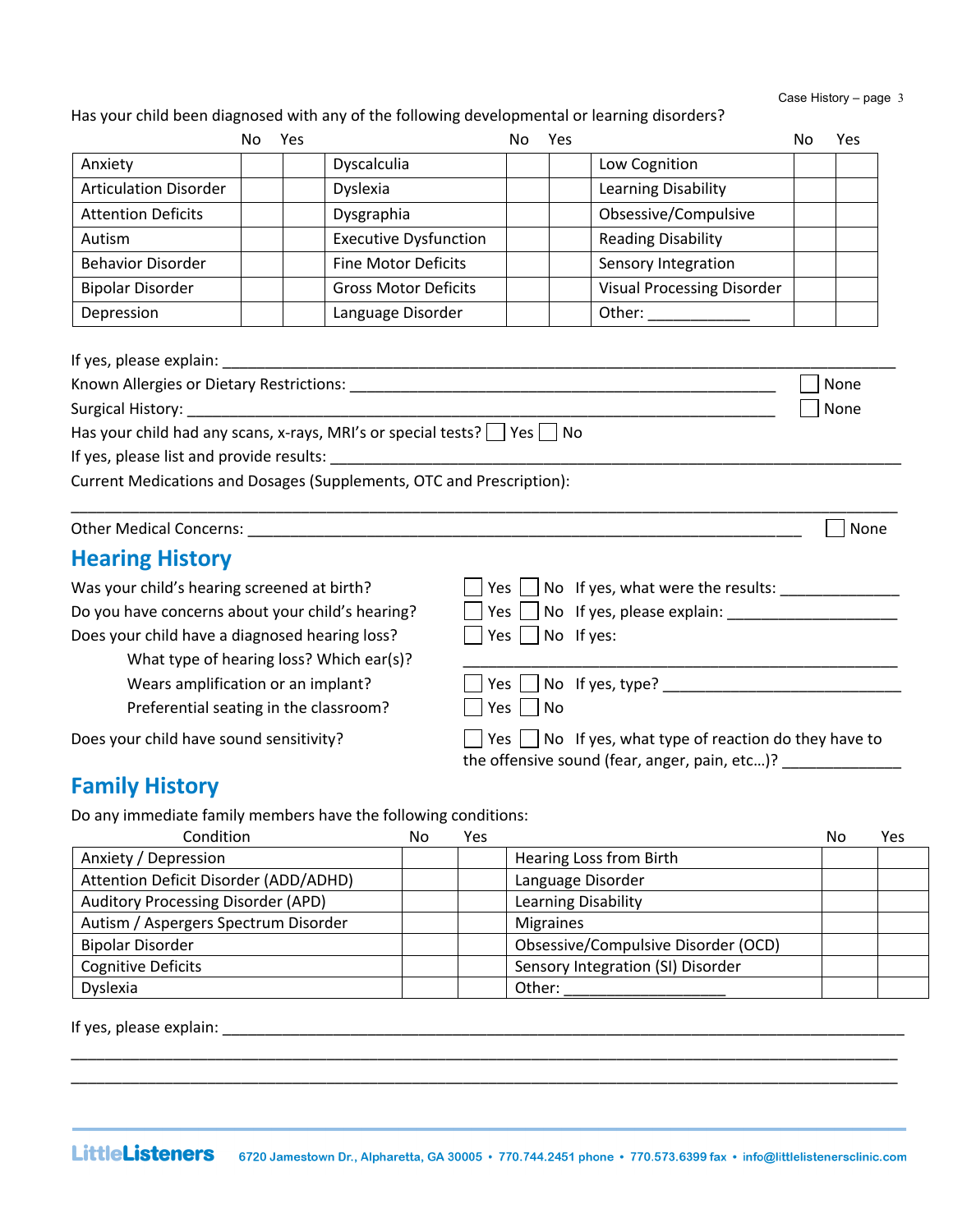## **Developmental History**

| Were there any difficulties with feeding or latching on during the first 3 months of life? $\vert \vert$ Yes $\vert \vert$ No       |            |                 |
|-------------------------------------------------------------------------------------------------------------------------------------|------------|-----------------|
| Were there any delays in your child's early speech/language or motor development for the following skills:                          |            |                 |
| Hold head erect                                                                                                                     | Crawl      | Sit unsupported |
| Say first word                                                                                                                      | Walk alone | Toilet trained  |
|                                                                                                                                     |            |                 |
| Do you consider your child clumsy? $\Box$ Yes $\Box$ No If yes, please explain: $\Box$                                              |            |                 |
| Does your child struggle to transition from one surface type to another (ex: gravel to concrete, concrete to grass, etc):           |            |                 |
| Yes     No If yes, please explain:                                                                                                  |            |                 |
| Does your child have any muscle tone or strength issues? $\Box$ Yes $\Box$ No If yes, please explain:                               |            |                 |
| Can your child distinguish right from left? $\Box$ Yes $\Box$ No Did your child struggle to pick a dominant hand: $\Box$ Yes $\Box$ |            | No.             |
|                                                                                                                                     |            |                 |
|                                                                                                                                     |            |                 |
|                                                                                                                                     |            |                 |
| Does your child struggle to tie shoes or fasten snaps or buttons? Ves No ___________________________                                |            |                 |
| Does your child reverse letters in writing? $\Box$ Yes $\Box$ No Is their handwriting poor or labored? $\Box$ Yes $\Box$ No         |            |                 |
| Does your child write with a head tilt or unusual pen/pencil grasp? $\Box$ Yes $\Box$ No $\Box$                                     |            |                 |
| Can your child catch a ball?   Yes   No Any hand/eye coordination concerns?   Yes   No                                              |            |                 |
| Does/did your child struggle to ride a bike, skate, swim, or swing? $\Box$ Yes $\Box$ No $\Box$                                     |            |                 |
| Does your child speak another language and/or is another language spoken in the home? $\Box$ Yes $\Box$ No                          |            |                 |
| If yes, please list:                                                                                                                |            |                 |

## **Previous Testing**

| Evaluation                  | Approximate Date | Where/By Who? | <b>Brief Summary of Results</b> |
|-----------------------------|------------------|---------------|---------------------------------|
| Speech/Language             |                  |               |                                 |
| Evaluation                  |                  |               |                                 |
| <b>Occupational Therapy</b> |                  |               |                                 |
| Evaluation                  |                  |               |                                 |
| <b>Visual Processing</b>    |                  |               |                                 |
| Evaluation                  |                  |               |                                 |
| Psychological, Psych-Ed,    |                  |               |                                 |
| or Neuro-Psychological      |                  |               |                                 |
| Evaluation                  |                  |               |                                 |
| <b>Auditory Processing</b>  |                  |               |                                 |
| Evaluation                  |                  |               |                                 |
| Other:                      |                  |               |                                 |
|                             |                  |               |                                 |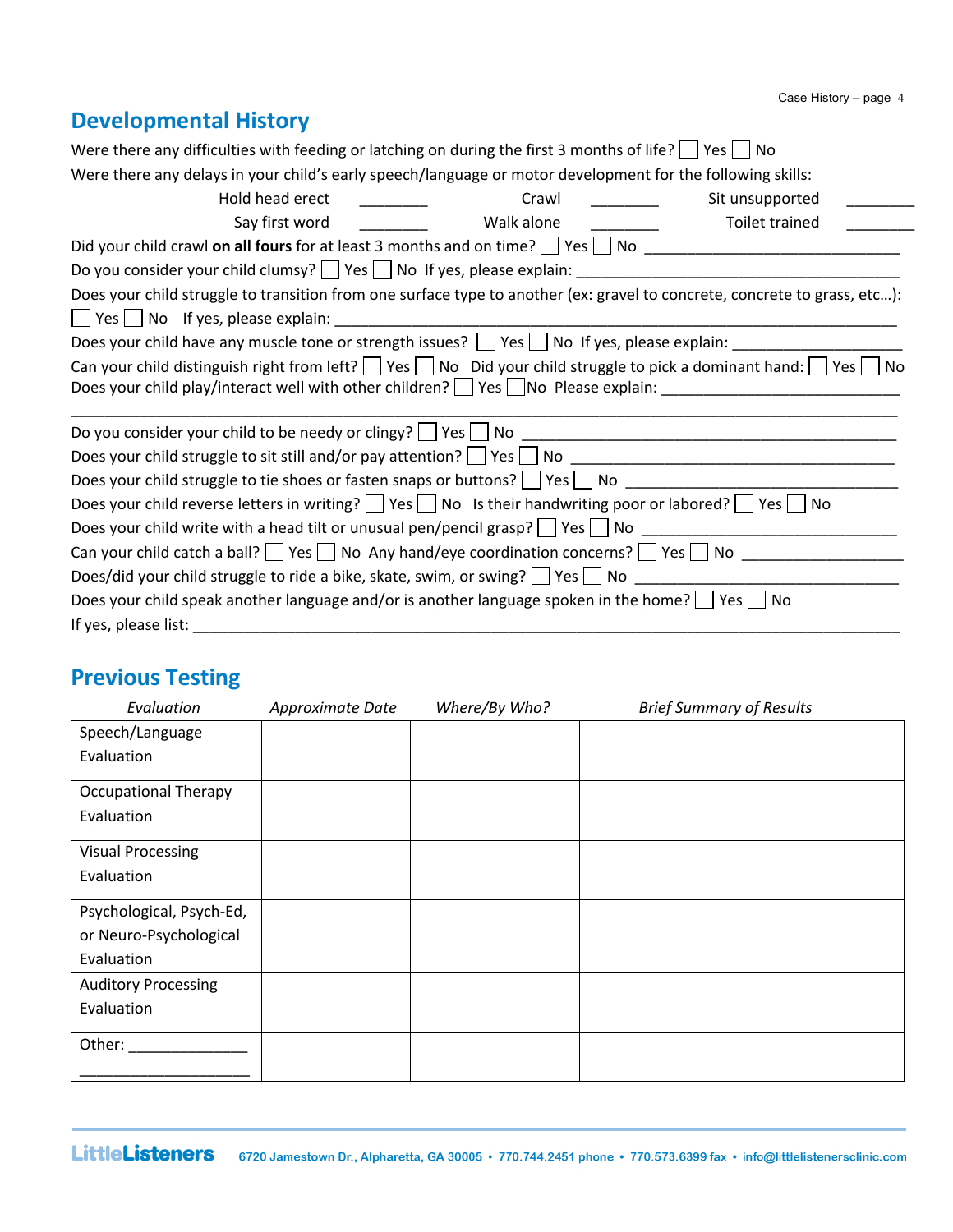## **Educational History**

| Current School:                                                                                                                                                                                                                                                                                                                                                                                                                                                                                                                                                                                       | Home schooled<br>Private<br>Public                                                                                                                                                                                                                                                                                                          |
|-------------------------------------------------------------------------------------------------------------------------------------------------------------------------------------------------------------------------------------------------------------------------------------------------------------------------------------------------------------------------------------------------------------------------------------------------------------------------------------------------------------------------------------------------------------------------------------------------------|---------------------------------------------------------------------------------------------------------------------------------------------------------------------------------------------------------------------------------------------------------------------------------------------------------------------------------------------|
| Current Grade Level: National Action of the Current Care and Action of the Current Current Current Current Curr                                                                                                                                                                                                                                                                                                                                                                                                                                                                                       | Pre-school $  $<br>Day care                                                                                                                                                                                                                                                                                                                 |
| Does your child have any academic weaknesses: $\Box$ N/A (for toddlers)                                                                                                                                                                                                                                                                                                                                                                                                                                                                                                                               |                                                                                                                                                                                                                                                                                                                                             |
| None<br>Reading<br>Science                                                                                                                                                                                                                                                                                                                                                                                                                                                                                                                                                                            | <b>Social Studies</b>                                                                                                                                                                                                                                                                                                                       |
| Math<br>Writing<br><b>Spelling</b>                                                                                                                                                                                                                                                                                                                                                                                                                                                                                                                                                                    |                                                                                                                                                                                                                                                                                                                                             |
| Explain:                                                                                                                                                                                                                                                                                                                                                                                                                                                                                                                                                                                              |                                                                                                                                                                                                                                                                                                                                             |
| Is your child enrolled in any current tutoring, therapy or special services in or out of school? (include start dates and<br>frequency)?                                                                                                                                                                                                                                                                                                                                                                                                                                                              |                                                                                                                                                                                                                                                                                                                                             |
| Does your child have a current IEP? See The off yes, please explain:                                                                                                                                                                                                                                                                                                                                                                                                                                                                                                                                  |                                                                                                                                                                                                                                                                                                                                             |
| Please list your child's extra-curricular activities and favorite toys:                                                                                                                                                                                                                                                                                                                                                                                                                                                                                                                               |                                                                                                                                                                                                                                                                                                                                             |
| Learning style (check all that apply): $\Box$ N/A (for infants and toddlers)<br>A planner<br>Logical<br>Creative<br>Good sense of time<br>Analytical<br>Intuitive<br>Good fine motor skills<br>Sequential<br>Scattered<br>Detail oriented<br>Rule oriented<br>Is there anything else about your child's educational needs that we should know? $\Box$ Yes $\Box$ No<br>If yes, please explain: Laterature and the set of the set of the set of the set of the set of the set of the set of the set of the set of the set of the set of the set of the set of the set of the set of the set of the set | Spontaneous<br>No sense of time<br>Good gross motor skills<br>Thinks outside of the box<br>Disorganized                                                                                                                                                                                                                                     |
|                                                                                                                                                                                                                                                                                                                                                                                                                                                                                                                                                                                                       |                                                                                                                                                                                                                                                                                                                                             |
|                                                                                                                                                                                                                                                                                                                                                                                                                                                                                                                                                                                                       |                                                                                                                                                                                                                                                                                                                                             |
| <b>Communication/Social Skills Difficulties</b><br><b>Communication difficulties (check all that apply):</b> None<br>Unclear speech<br>A need for messages to be repeated  <br>Localization difficulties<br>Auditory sequencing weaknesses<br><b>Attention weaknesses</b><br>Auditory memory weaknesses                                                                                                                                                                                                                                                                                               | Frustration with communication<br>Misinterpretation of messages<br>(Other) and the contract of the contract of the contract of the contract of the contract of the contract of the contract of the contract of the contract of the contract of the contract of the contract of the contract of th                                           |
|                                                                                                                                                                                                                                                                                                                                                                                                                                                                                                                                                                                                       |                                                                                                                                                                                                                                                                                                                                             |
| Social difficulties (check all that apply):<br> None<br>Impulsive<br>Frustrations<br>Distressed by loud sounds<br>Destructive<br>Nightmares<br>Difficulty making/keeping friends<br>Fearful<br>Temper tantrums<br>Thumb/finger sucking<br>Aggressive<br>Shy                                                                                                                                                                                                                                                                                                                                           | Disobedient<br>Difficulty sleeping<br>Over-sensitivity to touch, light, or fabrics (circle all that apply)<br>(other) and the control of the control of the control of the control of the control of the control of the control of the control of the control of the control of the control of the control of the control of the control of |
| Is there anything else we need to know about your child? The manner of the state of the state of the state of                                                                                                                                                                                                                                                                                                                                                                                                                                                                                         |                                                                                                                                                                                                                                                                                                                                             |
|                                                                                                                                                                                                                                                                                                                                                                                                                                                                                                                                                                                                       |                                                                                                                                                                                                                                                                                                                                             |
|                                                                                                                                                                                                                                                                                                                                                                                                                                                                                                                                                                                                       |                                                                                                                                                                                                                                                                                                                                             |
|                                                                                                                                                                                                                                                                                                                                                                                                                                                                                                                                                                                                       |                                                                                                                                                                                                                                                                                                                                             |
| Print name of person completing this form                                                                                                                                                                                                                                                                                                                                                                                                                                                                                                                                                             | Relationship to patient                                                                                                                                                                                                                                                                                                                     |
| Signature                                                                                                                                                                                                                                                                                                                                                                                                                                                                                                                                                                                             | Date                                                                                                                                                                                                                                                                                                                                        |
|                                                                                                                                                                                                                                                                                                                                                                                                                                                                                                                                                                                                       |                                                                                                                                                                                                                                                                                                                                             |

**LittleListeners** 6720 Jamestown Dr., Alpharetta, GA 30005 • 770.744.2451 phone • 770.573.6399 fax • info@littlelistenersclinic.com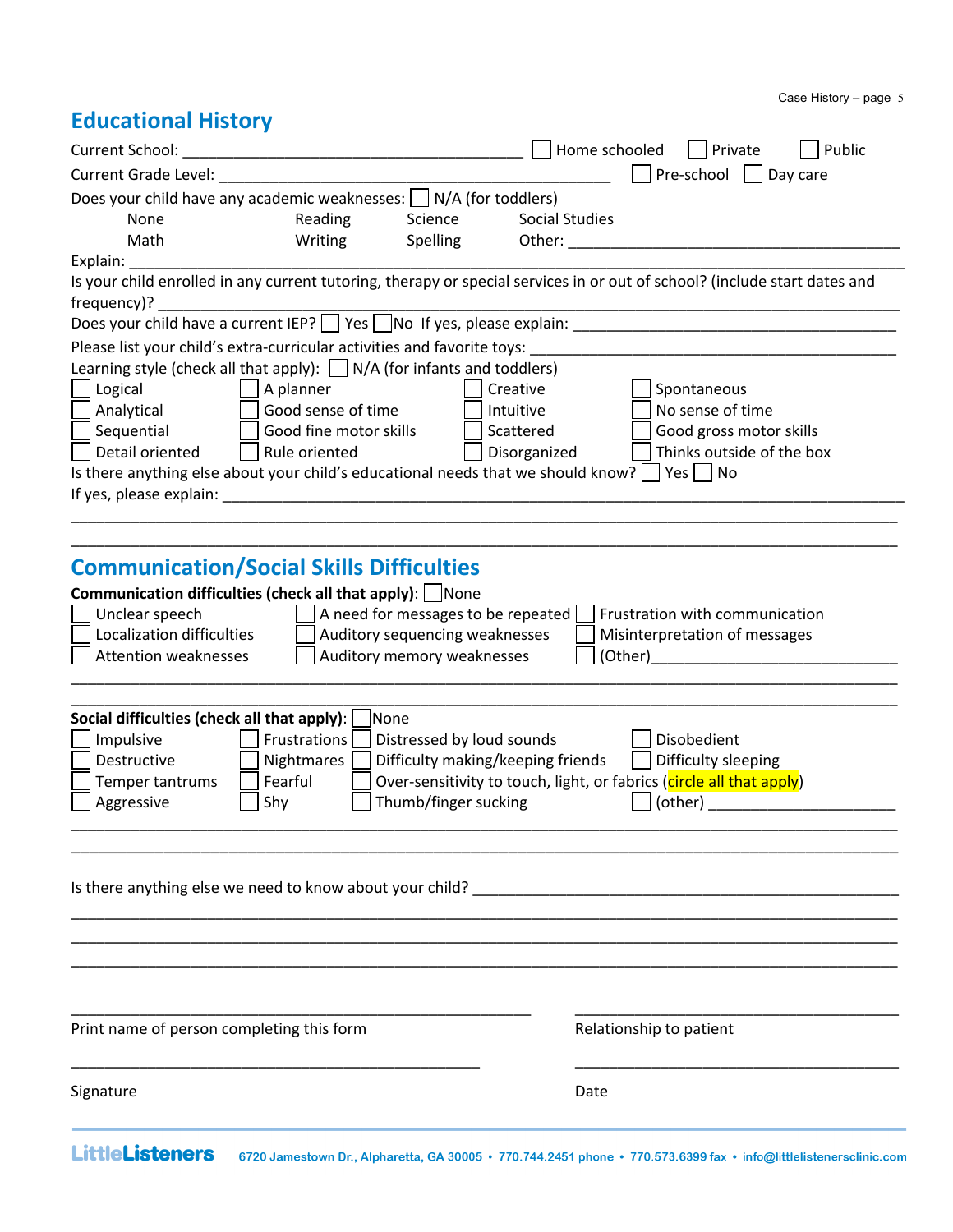#### **HIPAA OMNIBUS RULE**

#### **PATIENT ACKNOWLEDGEMENT OF RECEIPT OF NOTICE OF PRIVACY PRACTICES AND RELEASE OF INFORMATION FORM**

You may refuse to sign this acknowledgement & authorization, however in doing so we may not be able to proceed with treatment.

How should our staff address you (parent/guardian or patient if 18 or older)?

By signing, you acknowledge receipt of a copy of the currently effective Notice of Privacy Practices (NOPP) for Little Listeners. Your signature verifies that you have reviewed this NOPP and have been given an opportunity to ask questions about it, understand it, and do hereby agree to its terms. Further, you acknowledge that Little Listeners reserves the right to change the terms of the NOPP from time to time and that you may contact Little Listeners at any time to obtain an updated copy. A copy of this signed, dated document shall be as effective as the original.

The policy at Little Listeners regarding **written** health information access, restricts that access to the individual (patient or guardian) signing this document. Reports and written communications with confidential information will be delivered via the email address provided in the case history and through our secure/encrypted email server to this single individual only. We ask that any other requests from other professionals involved in your (or your child's care) be handled between you and that professional directly with the electronic copy that we send directly to you. We will not be able to send personal written information via any other electronic format or to any other professionals without your specific and directed consent outside of this form. Consent can be grated either by handwritten or email communication and by specifically designating the written information to be shared and an email address or fax number to whom we may send the information securely.

The **verbal** information policy at Little Listeners regarding collaborative services for you or your child with Speech and Language Pathologists, Occupational Therapists, BCW Service Coordinators and Staff, Psychologists, Educators, Tutors, Physicians and or authorized business office personnel for those professionals is authorized by my signature below unless specifically excluded as the following:

By signing this form, you consent to being contacted by the phone numbers or email addresses provided in the case history regarding appointments, treatment, billing or specific health information.

\_\_\_\_\_\_\_\_\_\_\_\_\_\_\_\_\_\_\_\_\_\_\_\_\_\_\_\_\_\_\_\_\_\_\_\_\_\_\_\_\_\_\_\_\_\_\_\_\_\_\_\_\_\_\_\_\_\_\_\_\_\_\_\_\_\_\_\_\_\_\_\_\_\_\_\_\_\_\_\_\_\_\_\_\_\_\_\_\_\_\_\_\_\_\_\_\_\_\_\_\_\_\_\_\_\_\_\_\_\_\_\_\_\_\_\_\_\_

*If you prefer to opt out of updates from our clinic regarding special services, events, or fund raising efforts, please initial here.* 

In signing this HIPAA Patient Acknowledgement Form, you acknowledge and authorize, that this office may recommend products or services to promote your improved health. This office may or may not receive third party remuneration from these affiliated companies. We, under current HIPAA Omnibus Rule, provide you this information with your knowledge and consent.

Little Listeners is a non-discriminating company that will not refuse services based on cultural, religious or language differences. In the event of a language barrier, interpretation services will be provided to the client/family at our expense. We do, however reserve the right to refuse services if we feel as if a client/family is a threat to our staff, clients or other families within our facility, or if it is our judgment that our services may not be beneficial to you or your child.

It is your right to submit a complaint regarding our compliance with the HIPAA Omnibus Rule or State/Federal laws. You may request a form from us to complete or download a form at http://www.hhs.gov/hipaa/for-professionals/breach-notification/breach-reporting/index.html

| Please <i>print</i> name of Patient  | Patient <i>signature</i> (if 18 years or older) | Date |
|--------------------------------------|-------------------------------------------------|------|
| Please <i>print</i> name of Guardian | Guardian <i>signature</i> (if patient under 18) | Date |
| <b>Office Use Only</b>               |                                                 |      |

Other (please describe)

\_\_\_\_\_\_\_\_\_\_\_\_\_\_\_\_\_\_\_\_\_\_\_\_\_\_\_\_\_\_\_\_\_\_\_\_\_\_\_\_\_\_\_\_

As Privacy Officer, I attempted to obtain the patient's (or representatives) signature on this Acknowledgement but did not because: It was emergency treatment I could not communicate with the patient The patient refused to sign The patient was unable to sign because